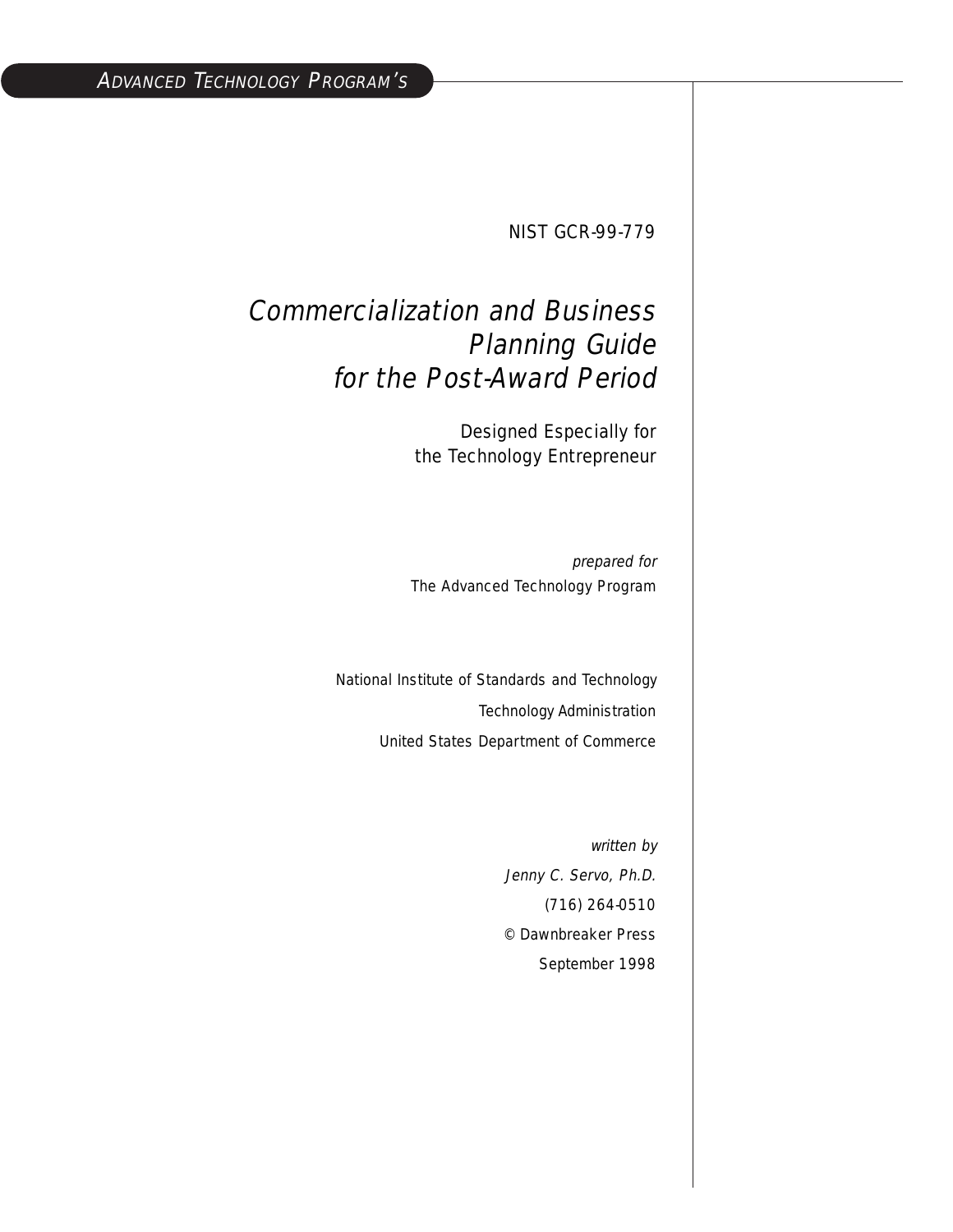Book design, figures, and tables by Jenny C. Servo, Ph.D.

Graphic design by Linda S. Sherman Design, Inc.

Previous Copyrights Knock their Socks Off: Making Winning Presentations to Investors (1993); Business Planning for Scientists and Engineers (1995) and Indicators of Commercial Potential (1996) by Dawnbreaker Press.

The authors have granted the U.S. Department of Commerce the right to publish this document for government purposes. No part of this book may be reproduced by anyone else, in any form, or by any means without express written consent of the author.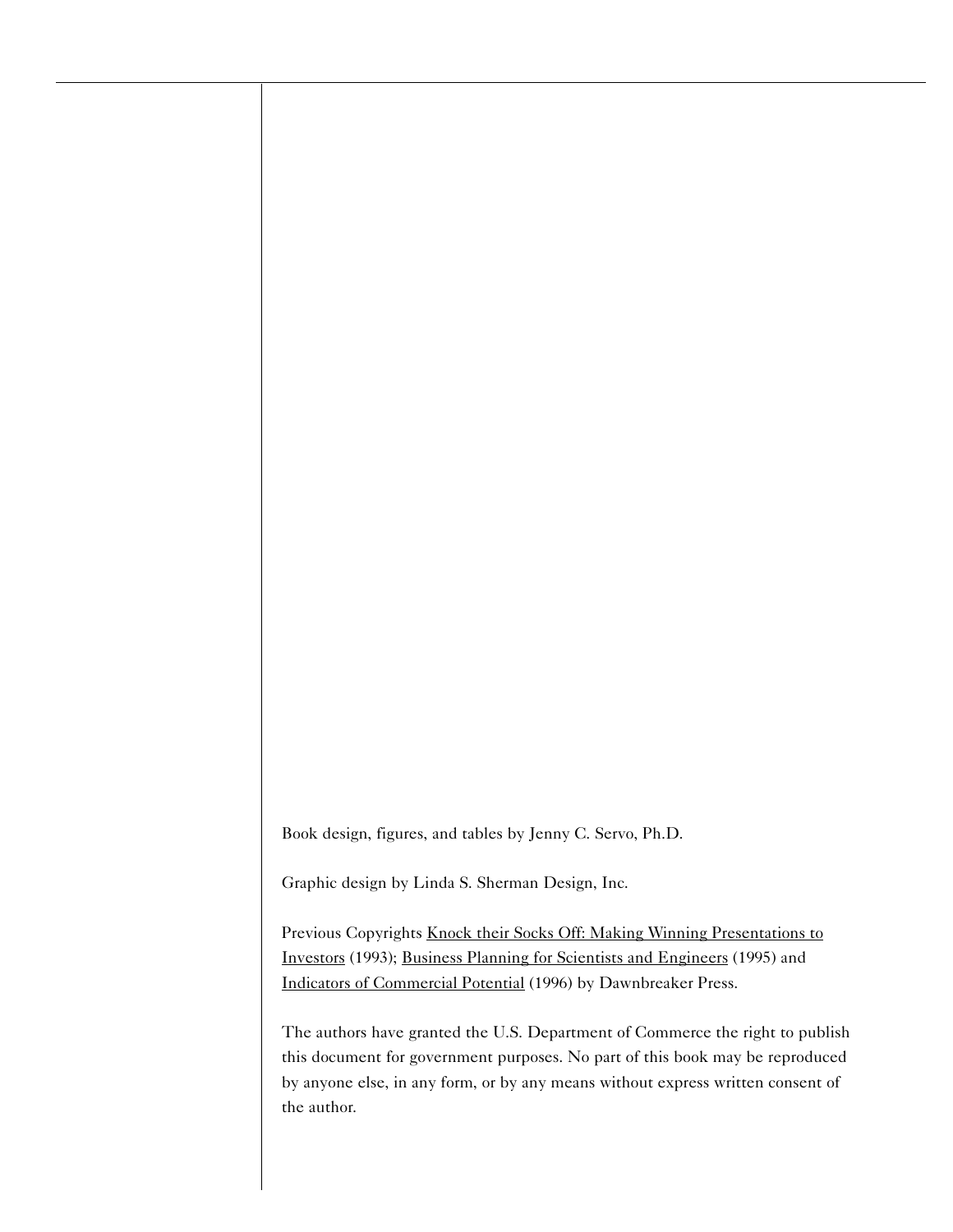I would like to thank Rosalie Ruegg, Richard Spivack, and Robert Sienkiewicz for making it possible to develop this book. In particular, I would like to thank Rosalie for her vision, trust, and patience during the completion of this project. I would like to express my gratitude to Jeanne Powell for providing editorial insights during the final stages of the project. I would also like to thank the Principal Investigators of the ATP as well as SBIR and EM-funded companies with which we have worked. Your questions have led to the development of a book which I hope will be of unique assistance.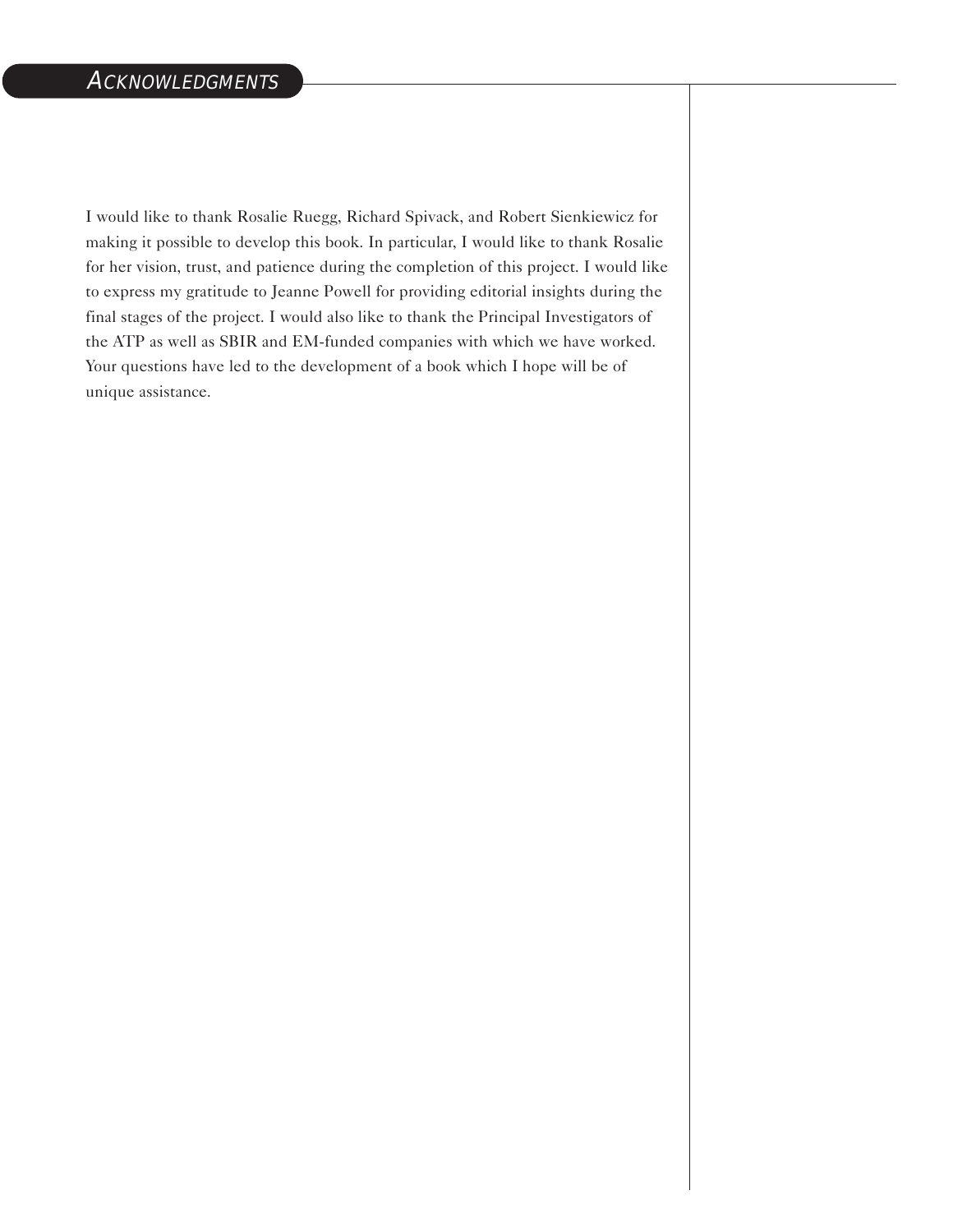## About the Advanced Technology Program (ATP)

Started in 1990, the Advanced Technology Program (ATP) is a unique partnership between U.S. industry and government—one that is designed to advance the nation's competitiveness. ATP invests in industrial projects that, although highrisk, have the potential of yielding high payoffs for the nation. The program is industry-driven, with all projects envisioned, planned, and carried out by U.S. businesses. Both small and large companies, individually or as members of a joint venture, are eligible to participate in the program.

Companies become involved with the Advanced Technology Program through announced competitions. All competitions are open to single-company applicants (small, medium, and large firms), as well as to joint ventures. A rigorous peer-review process is used to evaluate proposals against publicly announced selection criteria. Awards are made for proposals that score high on technical, business, and national economic merit. From 1994 through 1998, most of ATP's funding was applied to focused program areas. Focused Program Competitions channeled support to a technology cluster of related projects. These clusters included:

- ◗ Adaptive Learning Systems
- ◗ Catalysis & Biocatalysis Technologies
- ◗ Component-based Software
- ◗ Digital Data Storage
- ◗ Digital Video in Information Networks
- ◗ Information Infrastructure for Healthcare
- ◗ Manufacturing Composite Structures
- ◗ Materials Processing for Heavy Metals
- ◗ Microelectronics Manufacturing Infrastructure
- Motor Vehicle Manufacturing Technology
- ◗ Photonics Manufacturing
- ◗ Premium Power
- ◗ Selective-Membrane Platforms
- ◗ Technologies for the Integration of Manufacturing Applications
- ◗ Tissue Engineering
- ◗ Tools for DNA Diagnostics
- ◗ Vapor Compression Refrigeration Technology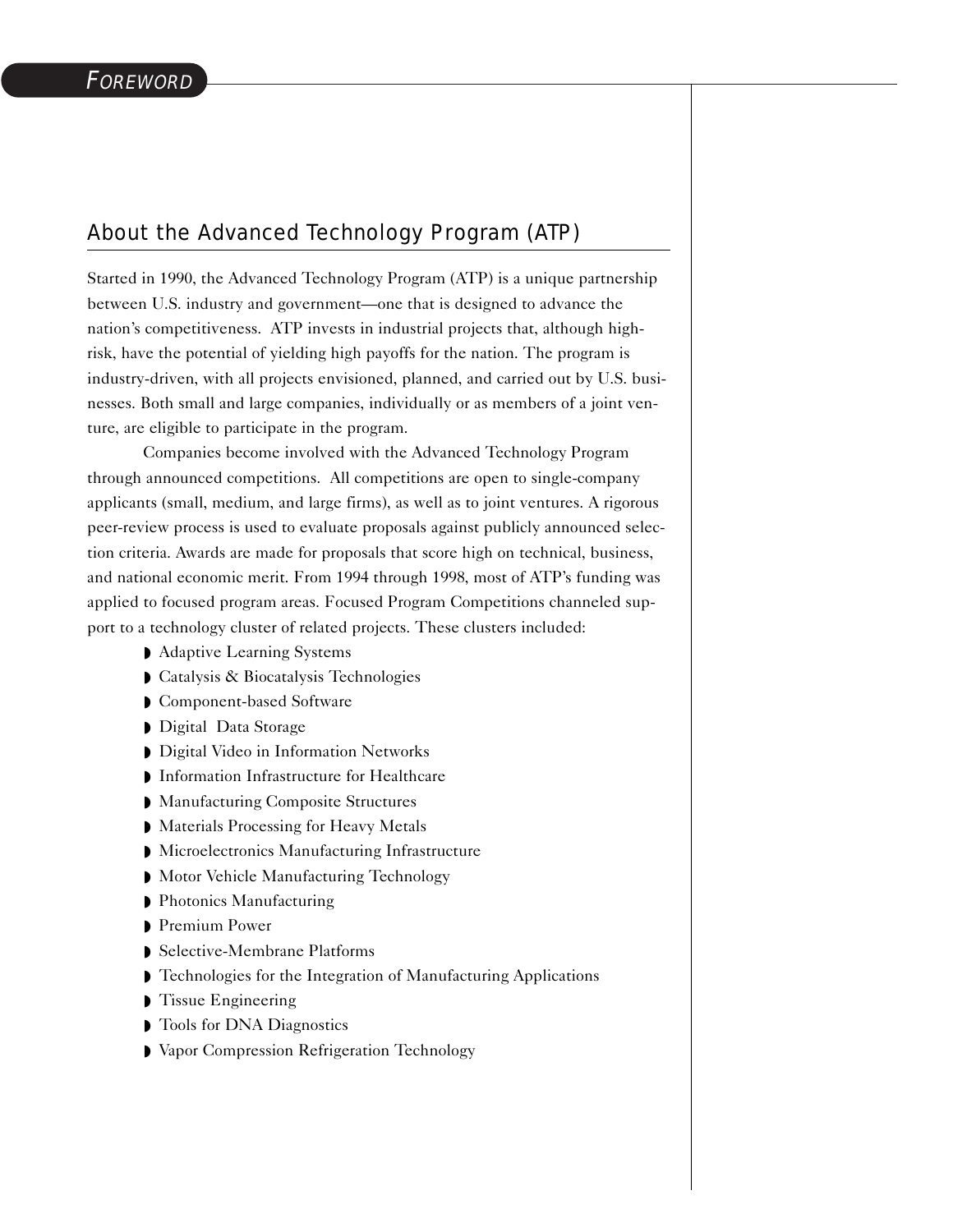In each year from 1990 through 1998, ATP also held a General Competition; these annual competitions were open to all technologies. ATP is currently experimenting with alternative forms of competition.

ATP awards vary in size. Awards to individual companies are limited to \$2 million for a three-year period, and are limited to covering direct research and development costs only. Fortune 500 companies, or the equivalent, must provide at least 60 percent of total project costs. Irrespective of the size of the company, single applicants must cover their own indirect costs. This helps to assure their commitment and encourages faster commercialization. Awards to joint ventures can cover a period of up to five years. Joint ventures often take the form of a supplier chain, acting as a virtual corporation for purposes of this project. Joint ventures must provide more than 50% of the resources required to complete the project. Again, this is to assure a high level of commitment on the part of award recipients. Historically, small businesses have fared well in this program. Of the 352 single applicant awards made between 1990 and 1998, 146 were made to small businesses. Of the 119 joint ventures funded during this same period, 39 were led by small businesses.

ATP funding is for research, not product development. As a result, companies whose ATP funding is ending must locate other sources of funds in order to make their technologies commercially successful. The objective of this guide is to assist ATP awardees during this post-award period. Our aim is to help companies deepen and refine their business plans, as well as attract funding to continue with the development and commercialization of their technologies.